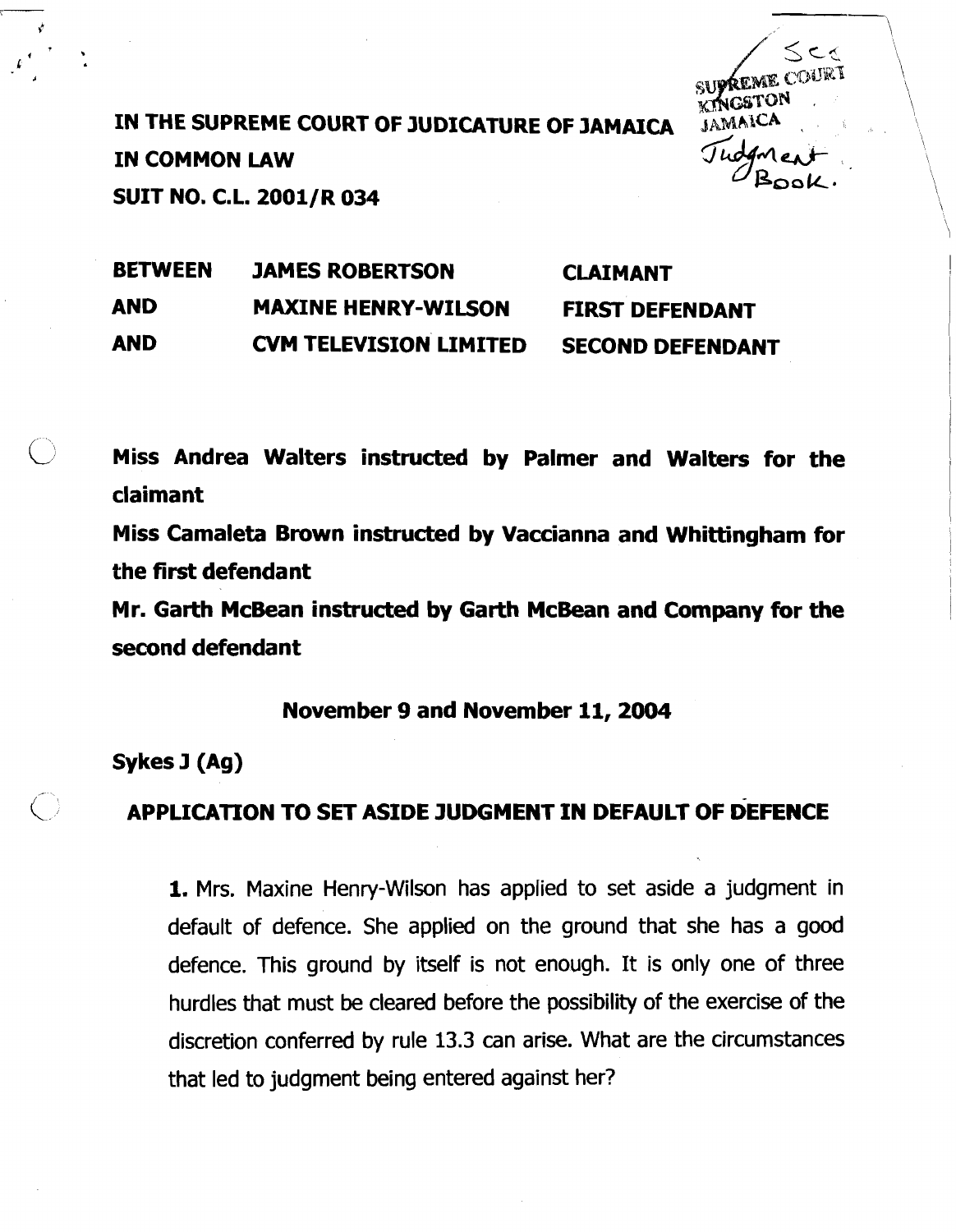2. The claimant, Mr. James Robertson, issued a writ with a statement of claim on March 5, 2001. He alleged that Mrs. Maxine Henry-Wilson, the first defendant, issued a press release, on or about January 28, 2001. This release, he alleged, was broadcast by CVM Television Limited, the second defendant. The release is alleged to have contained these words

The National Executive Council of the People's National Party, has condemned JLP Caretaker for West St. Thomas, and prominent member of his party (sic) G2K Youth Leaders Group, Senator James Robertson for using violent and intimidatory tactics to try to prevent the PNP from holding a meeting in Yallahs today (Sunday 28, 2001).

JLP supporters led by Mr. Robertson, blocked sections of the road leading to Yallahs, just prior to the convening of the PNP meeting...

3. The statement of claim has other quotations, allegedly from the press release which have not been included here. What has been said suffices to give the tenor of the press release. Mrs. Henry-Wilson entered an appearance on March 19, 2001. She did not and has not filed a defence. Mr. Robertson entered judgment against her.

**4.** CVM Television Limited filed **a** defence on April 4, 2001. The defence also stated that an apology to Mr. Roberson had been aired.

**5.** This application first came before Hibbert **3** on October 6, 2004 and was adjourned to November 9, 2004. Between these dates, Mr. Michael

 $\overline{2}$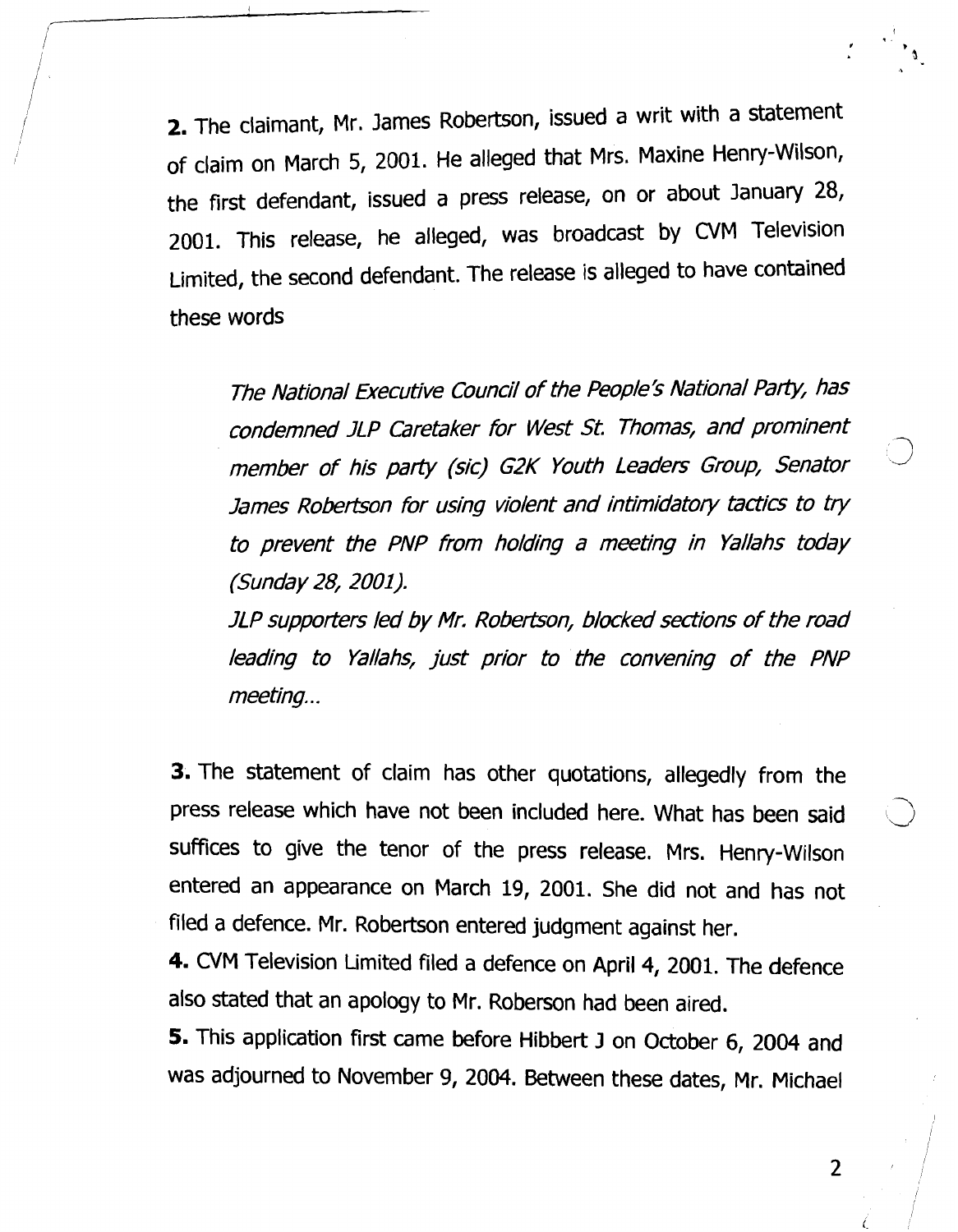Vaccianna from the firm of Vaccianna and Whittingham, the firm \ representing Mrs. Henry-Wilson, filed an affidavit to buttress the \ application. He says that despite his request to the broadcaster for a copy of the tape recording and the transcript he only got the transcript of the programme in October 2003. He is still awaiting a copy of the tape recording of the broadcast. Mrs. Henry-Wilson filed an affidavit as well. To put it mildly, Mrs. Henry-Wilson's affidavit did not address paragraphs (a) and (b) of rule 13.3. Mr. Vaccianna's affidavit has not added any significant new information. His affidavit covers much the same ground as Mrs. Henry-Wilson's.

**6.** Rule 13.3 states

Where rule 13.2 does not apply, the court may set aside a judgment entered under Part 12 only if the defendant  $-$ 

- (a) applies to the court as soon as reasonably practicable after finding out that judgment had been entered;
- (b) gives a good explanation for the failure to file an acknowledgment of service or a defence as the case may be; and
- (c) has a real prospect of successfully defending the claim. **(my emphasis)**

**7.** These three paragraphs must be read conjunctively. They are not disjunctive. Meeting just one could not be sufficient. The applicant could not succeed if, for example, she were to apply as soon as reasonably practicable after finding out that judgment had been entered without also showing that she had a real prospect of  $\setminus$  $\overline{\phantom{0}}$ 

 $\mathbf{I}$ 

\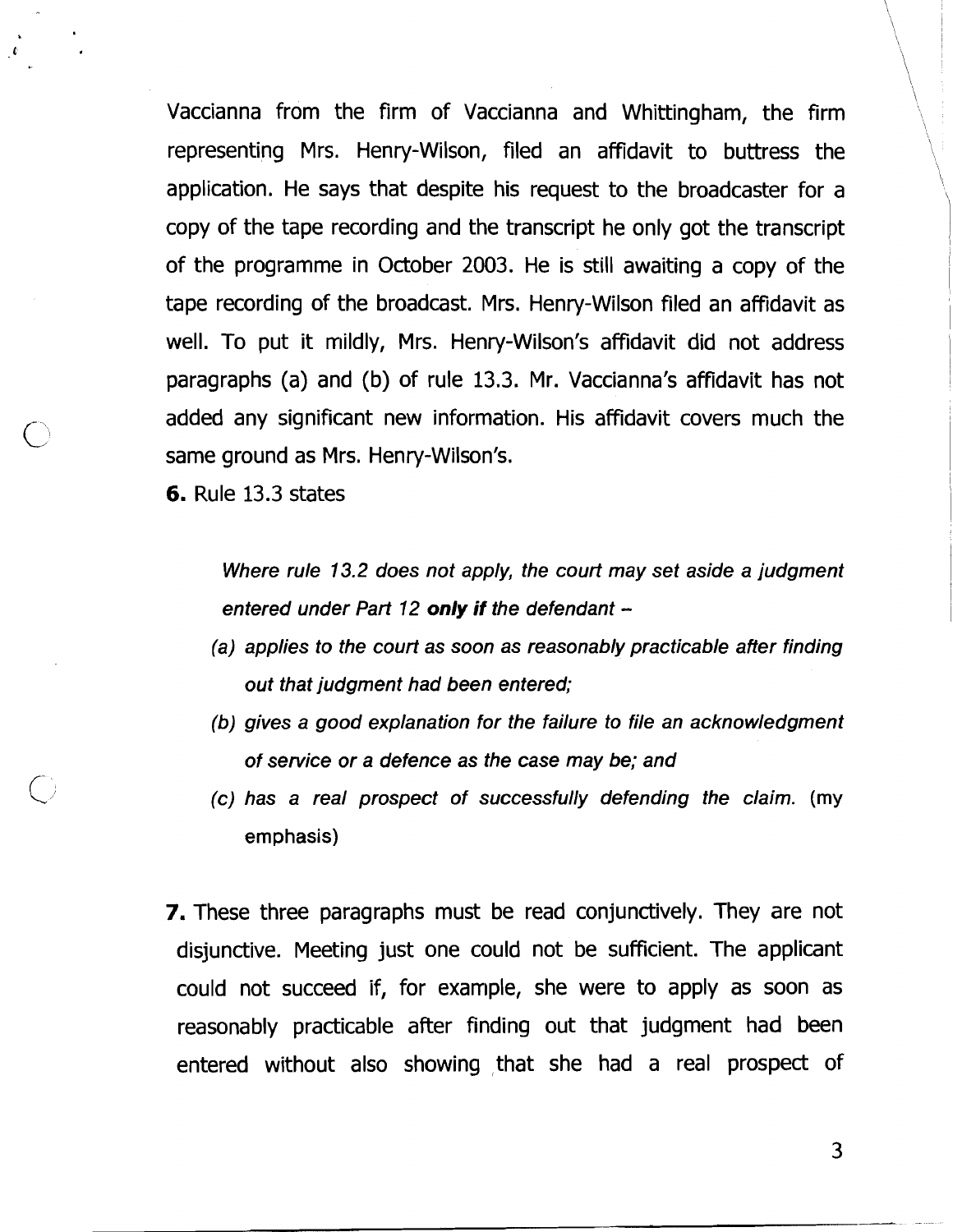successfully defending the claim. It would not make sense to provide a good explanation for the failure to file a defence without also showing that there is a real prospect of success. This must be so because the purpose of applying to set aside any judgment is to defend against the claim.

8. The framers of the rules have decided that it is not simply a matter of having a real prospect of successfully defending the claim but the applicant should indicate why the delay occurred. In addition, they have decided that the applicant should apply as soon as is reasonably practicable after knowing that judgment has been entered. The reasons are not hard to find. The claimant who has abided by the rules and has secured his default judgment, in accordance with the law, should not be lightly deprived of it. Unless conditions are imposed, the system would be open to wanton abuse. Thus, a claimant who dutifully follows the rules would be condemned to a two and one half to three year wait to get another opportunity to secure judgment in his favour. This is now the approximate time that matters are being set for trial after the first case management conference. In fact, the more days a matter needs for trial the further away the date of trial. Is an award of cdsts, by itself, really an appropriate remedy in this kind of situation? I do not see how simply condemning the defendant in cost is sufficient. Both parties need to know the outcome of litigation as soon as possible. Litigation at the best of times is stressful which is not reduced by increasing the anxiety caused by undue delay in resolving the matter. Rule 13.3 has raised the bar for the tardy defendant. It is not that the rule is harsh. It gives greater recognition of the right of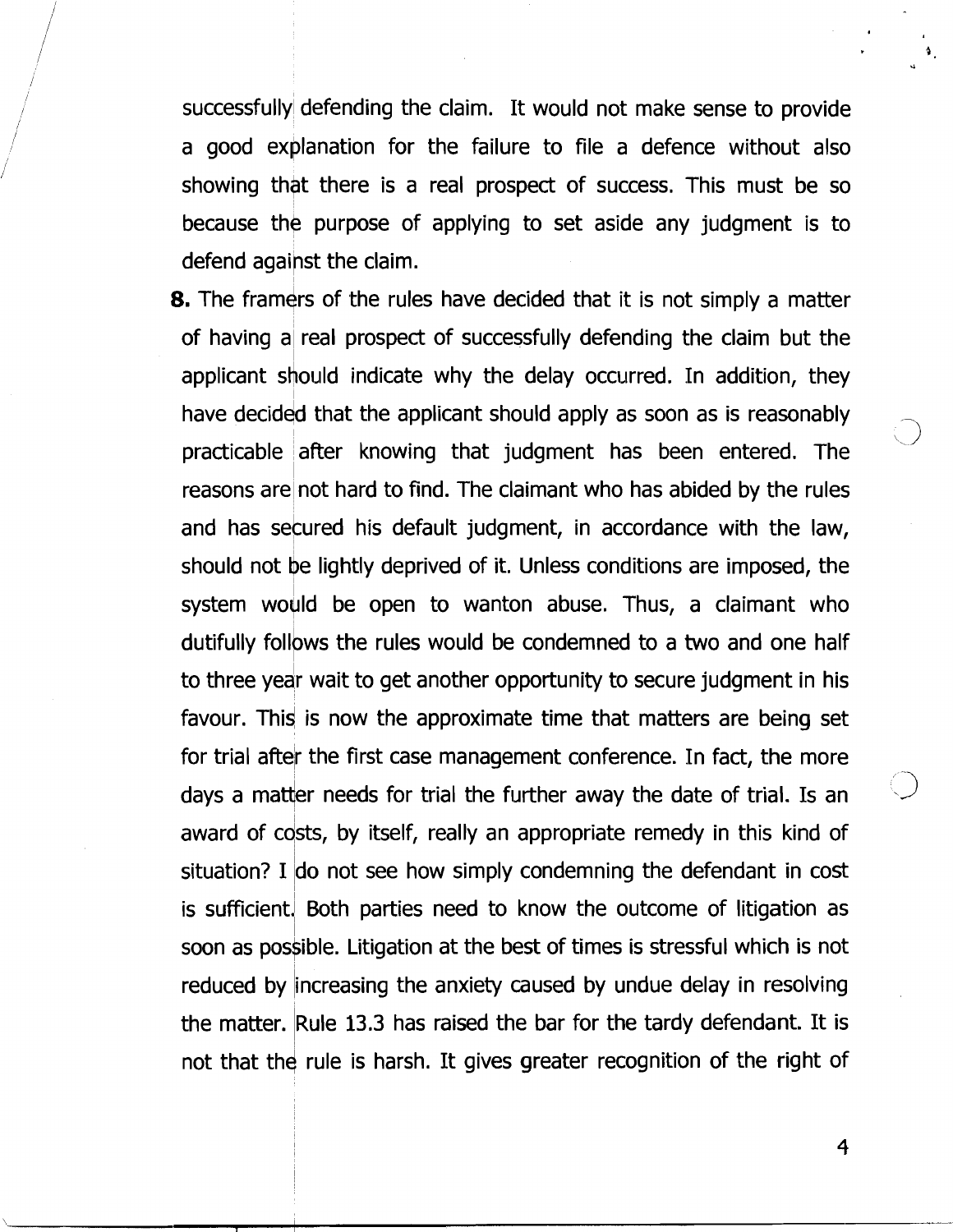claimant to secure his judgment at the earliest possible time with consequential reduction of costs. The tardy defendant is not shut out but he must act quickly once he knows of the judgment. What is unjust about requiring such a person to provide some explanation for the delay? What is unreasonable about allowing a claimant who has abided by the rules of court to enforce his judgment against a person who (a) knows of the action and (b) knows of the judgment and does nothing about either? Why should a tardy defendant, after being given every opportunity to defend himself, be allowed to turn up more than one year after judgment has been entered to attempt to set it aside? It is not the rule that has created the problem for tardy defendants here, but rather their conduct. They have it within their power to act and failed so to do.

**9.** The Rules Committee has deliberately avoided the more flexible approach under the Civil Procedure Rules in the United Kingdom. It may be that the Rules Committee were influenced by dictum from Wolfe JA (as he was then) in **Wood** v H. **G. Liquors Ltd and Another (1 995) 48** WlR **240,256** 

> All the cases relied on by counsel for the appellant are cases decided by the House of Lords and the Court of Appeal in England. Those cases were decided to meet the English situation. **I make bold to say, plagued as our courts are with inordinate delays, this court must develop a jurisprudence which addresses our peculiar situation:** (my emphasis)

> > 5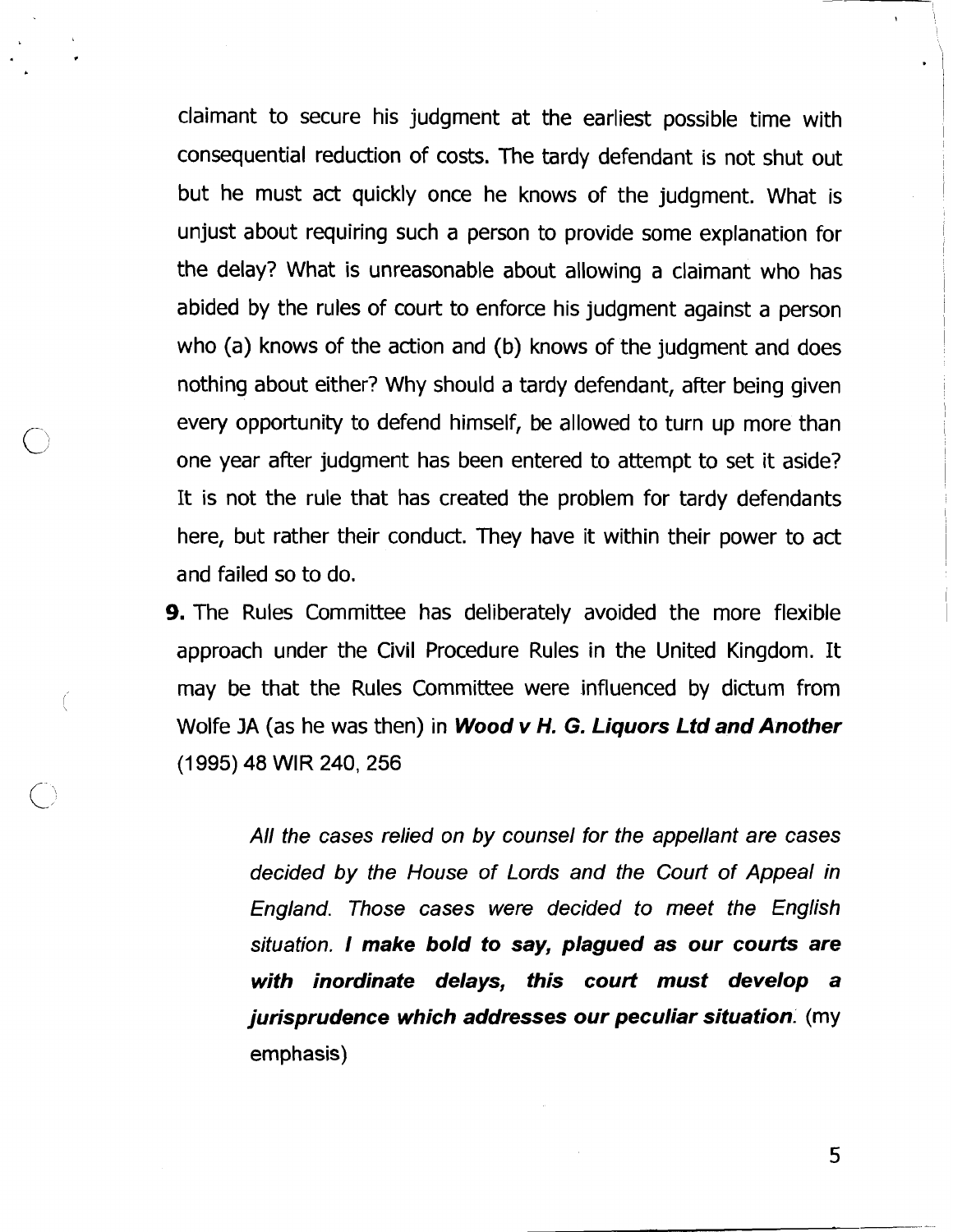**10.** To the same effect Panton JA said in **Port Services Limited v MoBay undersea Tours Limited and Fireman's Fund Insurance Company** SCCA No. 18/2001 (delivered March 11, 2002) at page 9 In this country, the behaviour of litigants, and, in many cases, their attorneys-at-laws (sic) in disregarding rules of procedure, has reached what may comfortably be described as epidemic proportions.

**11.** These two passages were used in the context of applications to strike out an action for inordinate delay but they express judicial concern from the Court of Appeal in 1995 and 2002 about delay, disregard for rules and the need for special measures for Jamaica.

**12.** Cooke J.A in **AIcan Jamaica Company v Herbert Johnson** & **Idel Thompson Clarke** SCCA 20 of 2003 (delivered July 30, 2004) at page 26

> Thebe rules [speaking of the new rules] are the antidote to the epidemic of delay against which Panton J.A. so rightly inveighed in Wood.

**13.** Rule 18.3 seems to be one part of the antidote. It is designed to hasten the steps of defendants. The rule is enabling claimants who have obtained a default judgment, in accordance with the rules, to keep the benefit of their labour. The rule is fashioned to meet the need of Jamaican circumstances. Claimants should not be deprived of their right to enforce the judgment without good reason being shown. Given the comments by the Court of Appeal, rule 13.3 is a salutary one. This is especially so when litigants are now receiving dates in 2007 for trial

6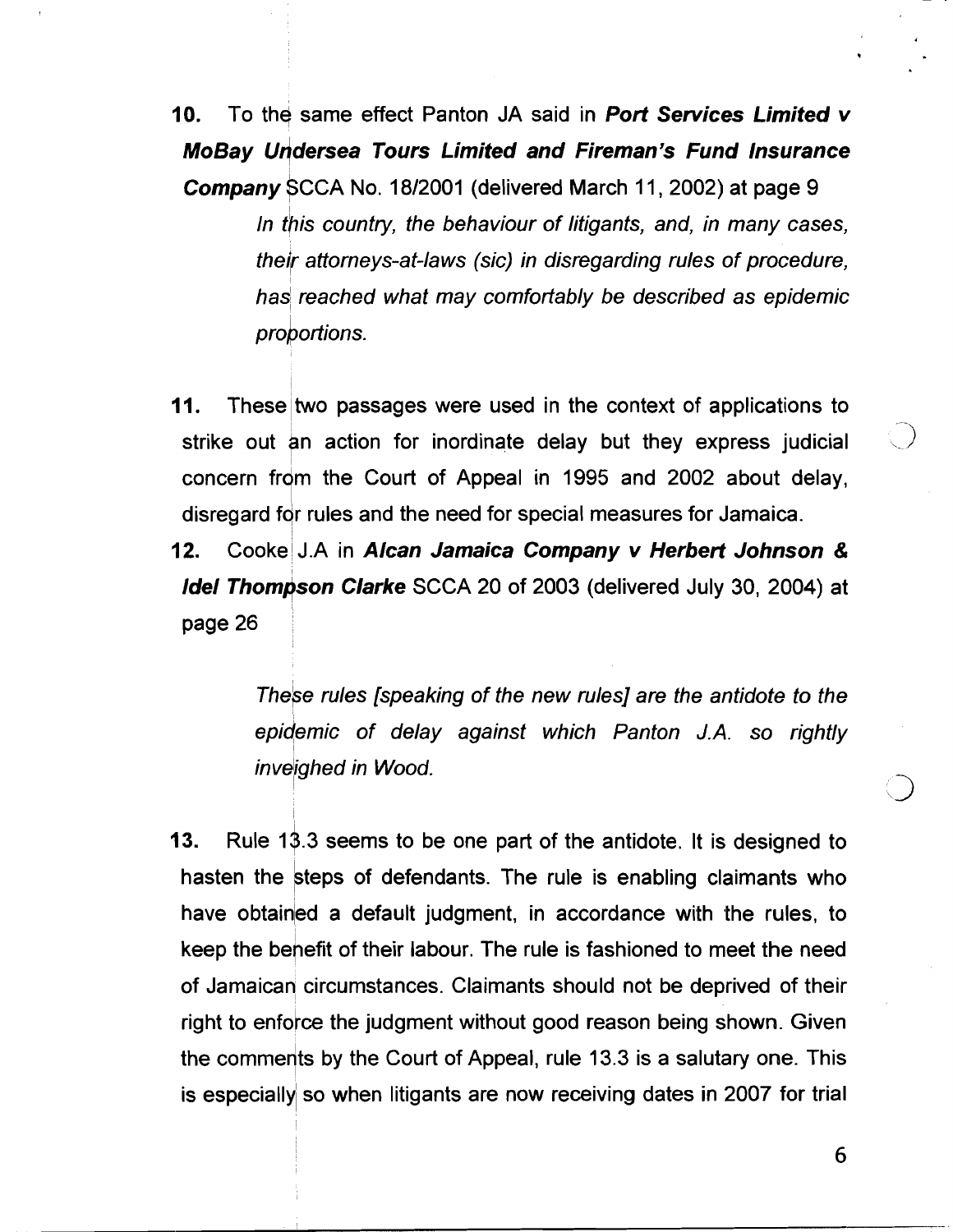of cases. One's ability to litigate effectively might be hampered by delay.

**14.** Since Mrs. Henry-Wilson is not saying that she did not know that judgment had been entered against her. I take it that she knew about it. This means that rule 13.3(1) (a) has not been satisfied. She says that she was waiting on the transcript and tape recording of the broadcast. The transcript did not come to hand until 2003. However, in my view this is not a good explanation because Mr. Robertson's case against her is grounded in the allegation that she published or caused to be published a press release that was broadcast by CVM Television Limited. She ought to know whether she published or caused to be published the press release referred to by Mr. Robertson. She ought to know whether she produced any press release around the time alleged. This being so, she could have addressed those allegations in her defence. Therefore, she could have said, "I did not produce any press release", if that was the case. She could have said that the press release did not contain the words used in the broadcast. She could have filed her defence and sought permission to amend her defence, if necessary, after receiving the tape and transcript. She has not addressed why she was unable to respond to the allegations before she got the transcript of the tape. Mr. Robertson goes further by alleging that she published or caused to be published the press release to all major media houses in Jamaica including the second defendant. The allegations against her were very clear and specific.

**15.** This is not the type of case where it is alleged that the defamer spoke the offending words over the airwaves. In such circumstances there may be a good argument for saying that a tape andlor a transcript may help the defendant in recalling what exactly was said

 $\overline{7}$